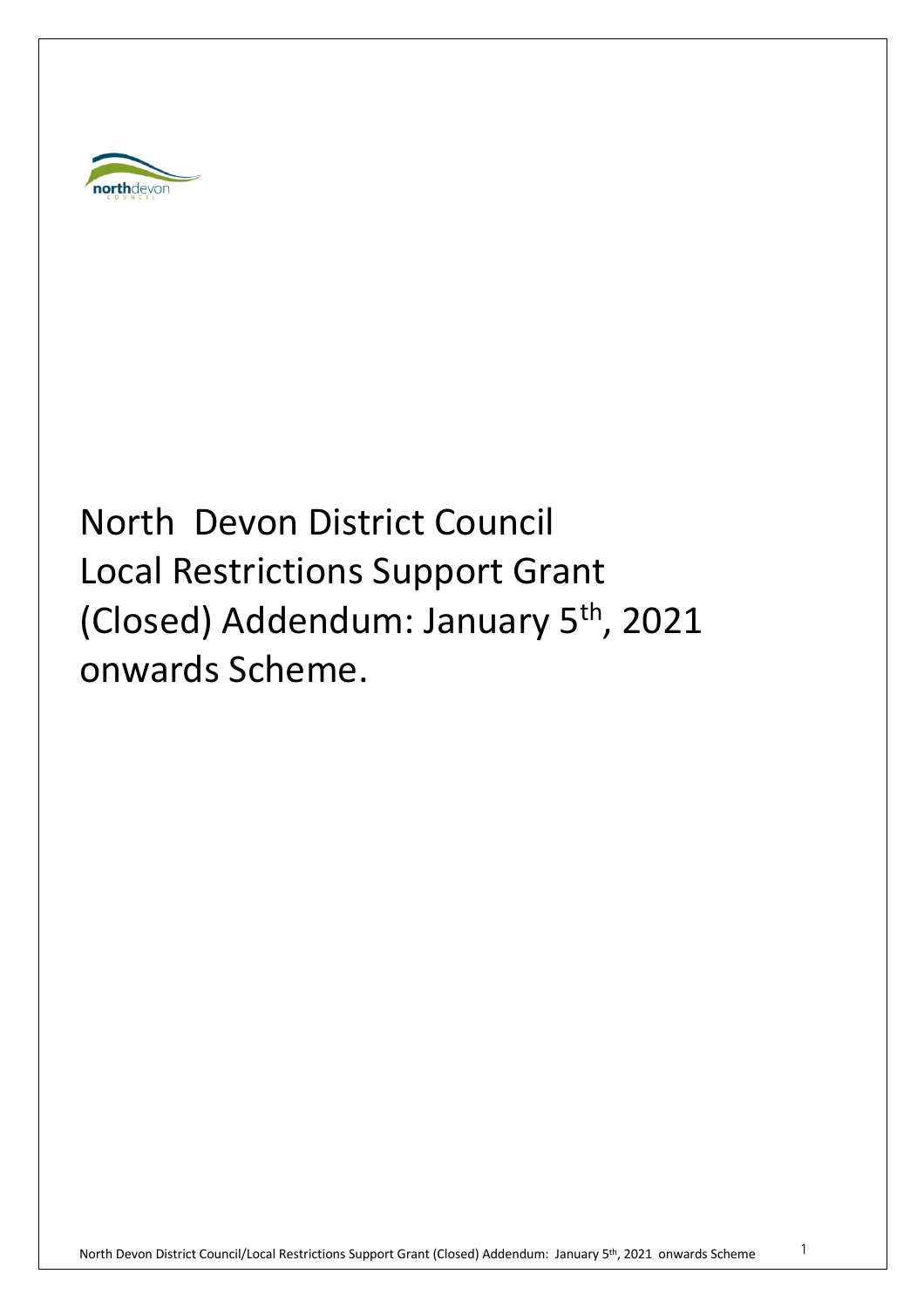# **Contents**

| 1.0                                                                                     |  |  |  |
|-----------------------------------------------------------------------------------------|--|--|--|
| 2.0                                                                                     |  |  |  |
| 3.0                                                                                     |  |  |  |
|                                                                                         |  |  |  |
|                                                                                         |  |  |  |
|                                                                                         |  |  |  |
|                                                                                         |  |  |  |
|                                                                                         |  |  |  |
| 4.0                                                                                     |  |  |  |
| 5.0                                                                                     |  |  |  |
| 6.0                                                                                     |  |  |  |
| 7.0                                                                                     |  |  |  |
| 8.0                                                                                     |  |  |  |
| 9.0                                                                                     |  |  |  |
| Taxation and the provision of information to Her Majesty's Revenues and Customs<br>10.0 |  |  |  |
| 11.0                                                                                    |  |  |  |
| 12.0                                                                                    |  |  |  |
| 13.0                                                                                    |  |  |  |
|                                                                                         |  |  |  |

 $\overline{2}$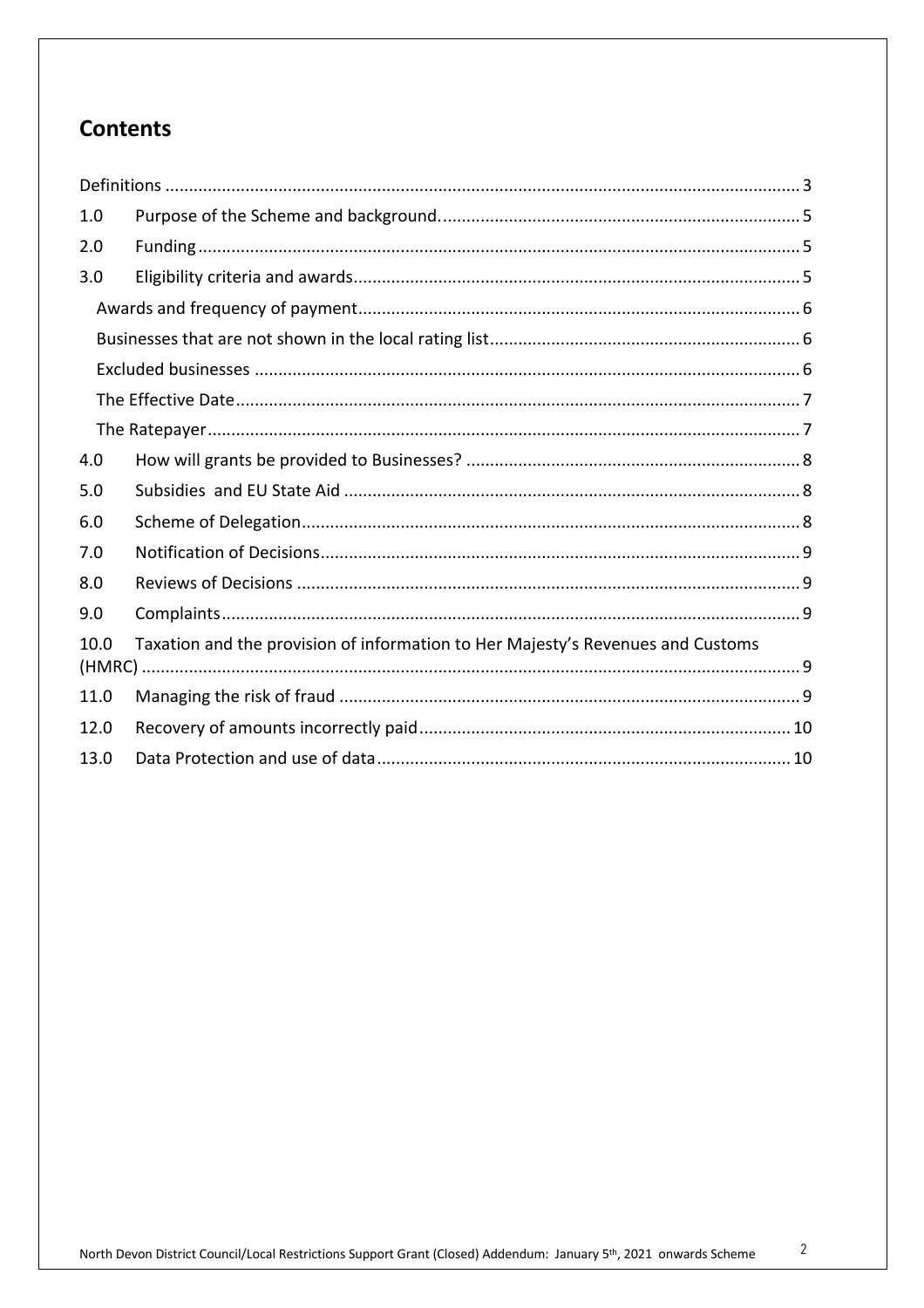## **Definitions**

The following definitions are used within this document:

**'Additional Restrictions Grant (ARG)'** means the additional funding provided by Government. Funding will be made available to eligible Local Authorities at the point that national restrictions are imposed or at the point the Local Authority first entered local restrictions;

**'COVID-19' (coronavirus);** means the infectious disease caused by the most recently discovered coronavirus;

**'Department for Business, Energy & Industrial Strategy (BEIS)**'; means the Government department responsible for the scheme and guidance;

**'Effective date'**; means, for eligibility of the grant, the date of the local restrictions or the date of widespread national restrictions. For the purpose of this scheme the date cannot be before 9<sup>th</sup> September 2020;

**'Hereditament(s)**; means the assessment defined within Section 64 of the Local Government Finance Act 1988;

**'In-person services'** means services which are wholly or mainly provided by the business to their customers face to face and which **cannot** be provided by other means such as online or remotely by telephone, email, video link, or written communication;

'**Local Covid Alert Level'** (LCAL) means the level of alert determined by Government and Local Authorities for the area. LCALs have three Tiers. Tier 1 (Medium): Tier 2 (High), Tier 3 (Very High) and Tier 4 (Stay at home). For the purposes of these schemes the definitions used are LCAL1, LCAL2, LCAL3 and LCAL 4.

**'Local lockdown'**; means the same as **'Local restrictions'**;

**'Local rating list'**; means the list as defined by Section 41 of the Local Government Finance Act 1988

**'Local restrictions'**; and **'Localised restrictions'** means legally binding restrictions imposed on specific Local Authority areas or multiple Local Authority areas, where the Secretary of State for Health and Social Care requires the closure of businesses in a local area under regulations made using powers in Part 2A of the Public Health (Control of Disease) Act 1984 in response to the threat posed by coronavirus and commonly as part of a wider set ofmeasures;

**'Local Restrictions Support Grant Scheme (Closed)**; means the grant scheme which is applicable to businesses forced to close under either LCAL2 or LCAL3;

**Local Restrictions Support Grant Scheme (Closed Addendum) Tier 4**; means the grant scheme which is applicable to businesses forced to close under LCAL4;

**Local Restrictions Support Grant Scheme (Open)**; means the grant scheme developed by the Council in response to an announcement made by the Secretary of State for Business, Energy & Industrial Strategy made on 22<sup>nd</sup> October 2020 and which is applicable to businesses that are still open but severely impacted by the restrictions imposed by LCAL2 and LCAL3. It does not apply in LCAL 4;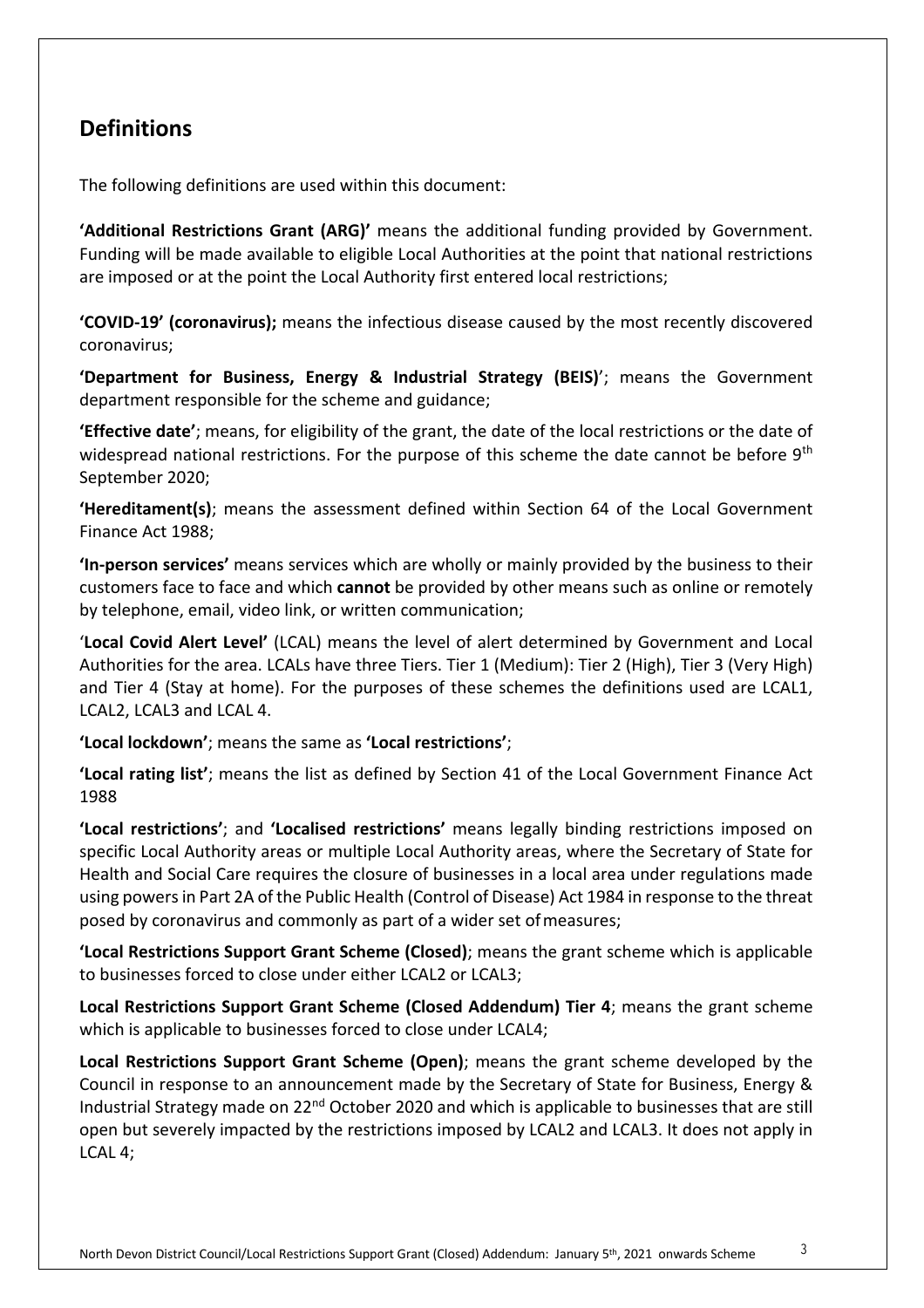**Local Restrictions Support Grant Scheme (Sector)**; means the grant scheme which is applicable to businesses that have been required to close on a national basis since 23<sup>rd</sup> March 2020 due to restrictions being put in place to manage coronavirus. This scheme does not apply in LCAL4

**'Rateable value'**; means the rateable value for the hereditament shown in the Council's local rating list at the date of the local restrictions;

**'Ratepayer'**; means the person who will receive the grant will be the person who, according to the Council's records, was the ratepayer liable for occupied rates in respect of the hereditament at the date of the local restrictions;

**'State Aid Framework';** means the Temporary Framework for State aid measures to support the economy in the current COVID-19 outbreak published on 19 March 2020; and

**'Temporary Framework for State aid'**; means the same as the ' **State Aid Framework' .**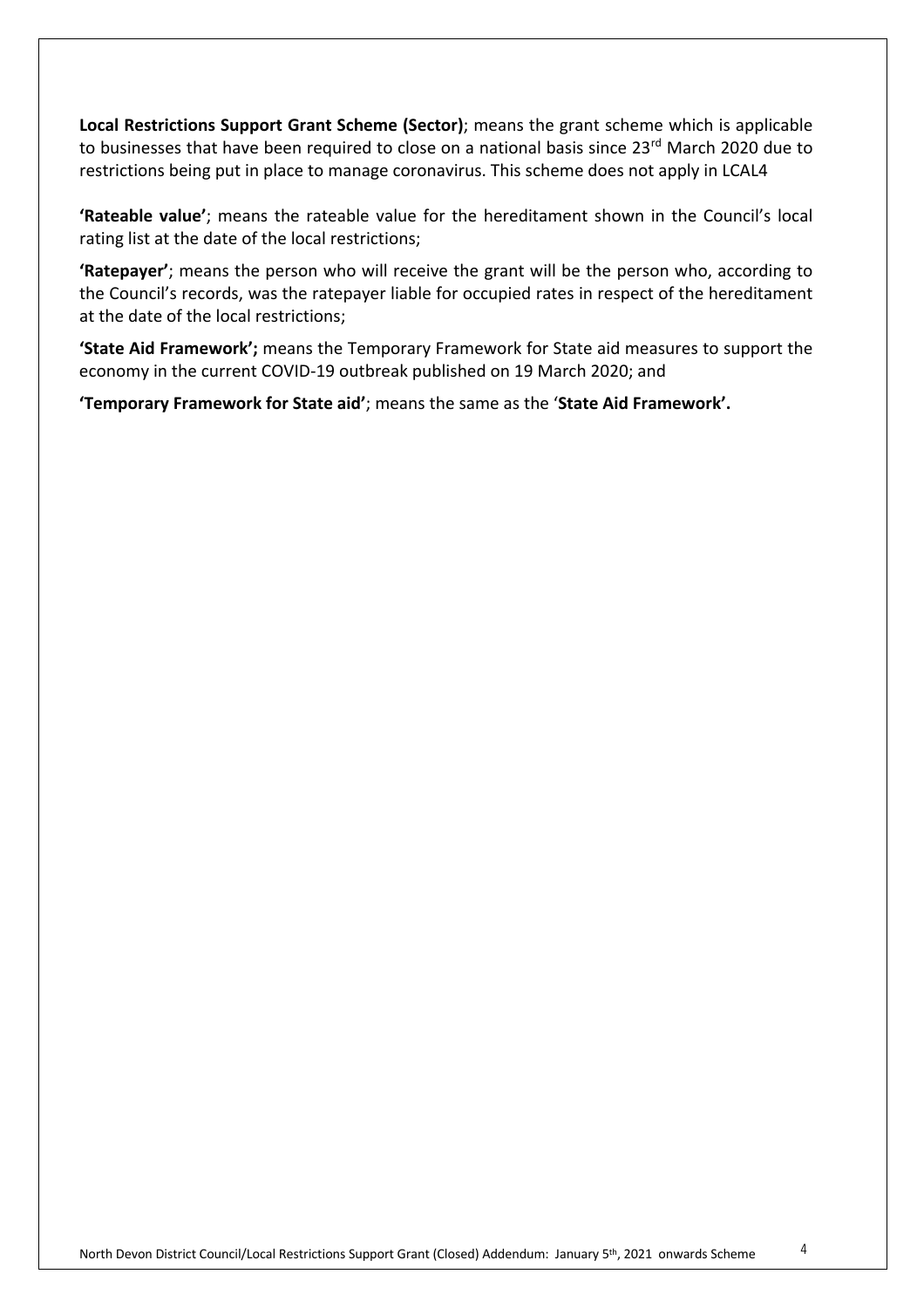# **1.0 Purpose of the Scheme and background.**

- 1.1 The purpose of this document is to determine eligibility for a payment under the Council's Local Restrictions Support Grant (Closed) Addendum: 5<sup>th</sup> January onwards scheme.
- 1.2 The grant scheme has been developed by the Council in response to an announcement made by Government on  $4<sup>th</sup>$  January 2020 which sets out circumstances whereby a grant payment may be made by the Council to a business which has to close due to national restrictions being put in place to manage coronavirus and save lives.
- 1.3 Whilst the awarding of grants will be the Council's responsibility, the Department for Business, Energy & Industrial Strategy (BEIS) has set down criteria which **must** be met by each business making an application. The Department has also indicated the types of business which should be given the grant.
- 1.4 This scheme is an extension of the Local Restrictions Support Grant (Closed) scheme but has been adapted for the period of national restrictions. The principal feature is that the payment period is initially extended to 42 days from 5 January 2021 rather than the 14 day payment cycle in tiers
- 1.5 National restrictions are legally binding restrictions imposed under regulations made using powers in Part 2A of the Public Health (Control of Disease) Act 1984 in response to the threat posed by coronavirus and commonly as part of a wider set of measures.
- 1.6 For the first 42-day payment made in January 2021, the application closure date is  $31^{st}$ March 2021 and final payments must be made by the Council by 30 April 2021
- 1.7 No grant shall be paid for any period prior to  $5<sup>th</sup>$  January 2021.
- 1.8 Where any area enters a national restriction, additional assistance may be given to businesses under the Council's Additional Restrictions Grant (ARG) Scheme.

# **2.0 Funding**

.

2.1 Local Authorities, subject to local eligibility, will receive funding to meet the cost of payments to businesses within the business rates system based on an assessment of the number of eligible business hereditaments.

# **3.0 Eligibility criteria and awards**

- 3.1 Government, whilst wanting Councils to exercise their local knowledge and discretion, has set national criteria for the funds. In all cases, the Council will only consider businesses for grants where **all** of the criteria are met.
- 3.2 Businesses that are eligible are those that have been mandated to close by Government and include non-essential retail, leisure, personal care, sports facilities and hospitality businesses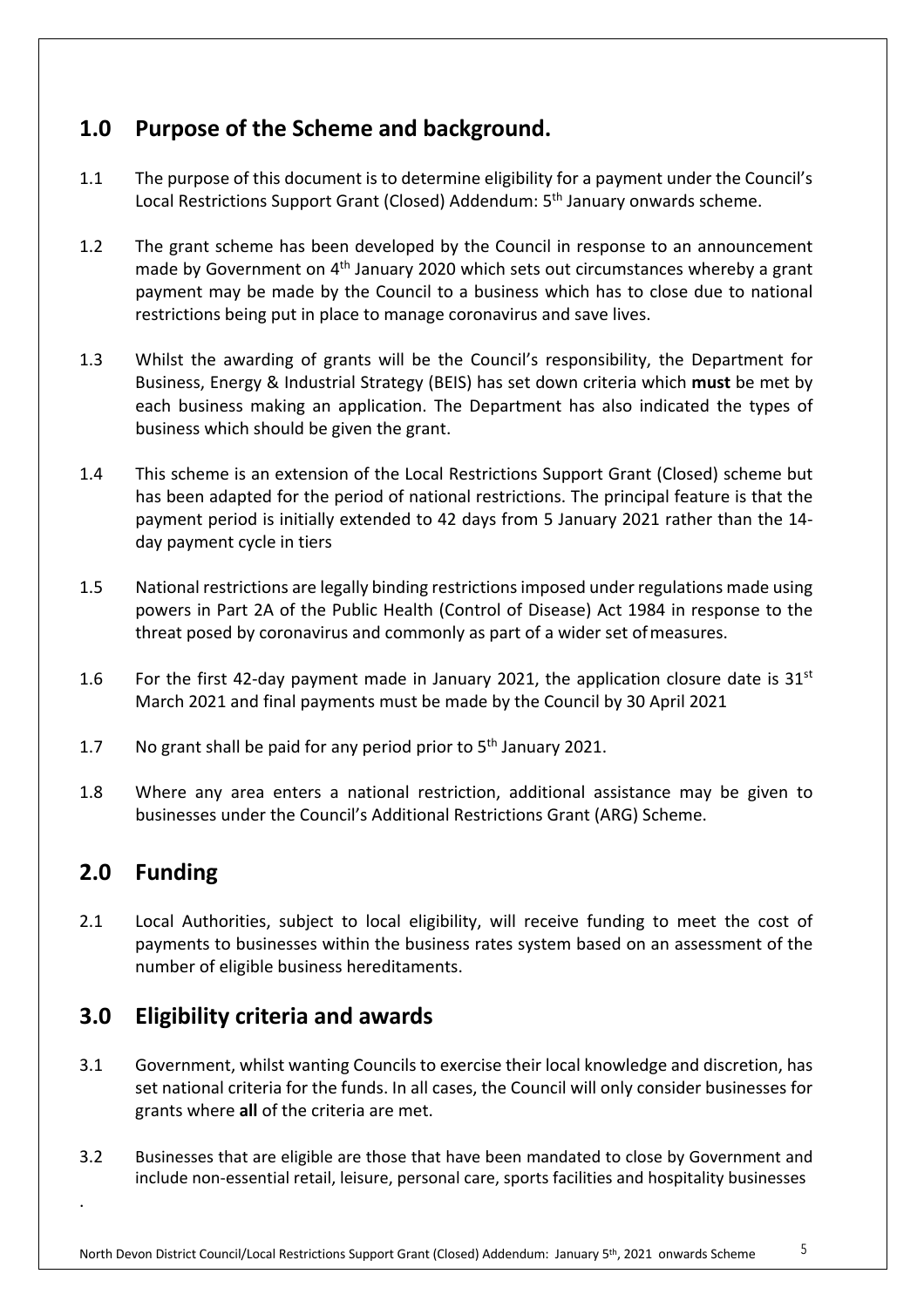- 3.3 When national restrictions are imposed by Government and a significant number of businesses are mandated to close to manage the spread of coronavirus, then Local Restrictions Support Grant (Closed) Addendum: Tier 4, (Open) and (Sector) and (Closed) will cease to apply, although applications can still be made for eligible periods before national restrictions.
- 3.4 During the widespread national restrictions from 5<sup>th</sup> January 2021, mandatory grants to eligible businesses and discretionary grants will instead be provided by the LRSG (Closed) Addendum: 5<sup>th</sup> January onwards and the Additional Restrictions Grant.
- 3.5 Businesses will not be eligible for multiple versions of the Local Restrictions Support Grant under widespread national restrictions.
- 3.6 Businesses supported through LRSG (Sector) will be eligible for funding under the LRSG (Closed) Addendum: 5 January onwards during national restrictions.

#### **Awards and frequency of payment**

- 3.7 The amount of grant and the frequency of awards in respect of the scheme are fixed as follows:
	- (a) Businesses occupying hereditaments appearing on the local rating list with a rateable value of exactly £15,000 or under on the date of the commencement of the widespread national restrictions will receive a payment of £2,001 per 42-day qualifying restriction period;
	- (b) Businesses occupying hereditaments with a rateable value of over £15,000 and less than £51,000 on the date of the commencement of the widespread national restrictions will receive a payment of £3,000 per 42-day qualifying restriction period; and
	- (c) Businesses occupying hereditaments with a rateable value of £51,000 or over on the date of the commencement of the widespread national restrictions will receive a payment of £4,500 per 42-day qualifying restriction period.
- 3.8 Any business failing to meet the criteria will not be awarded a grant.

#### **Businesses that are not shown in the local rating list**

3.9 Businesses which are not shown in the local rating list may be able to apply for an award under the Council's Additional Restrictions Grants (ARG) Scheme.

#### **Excluded businesses**

- 3.10 The following businesses will **not** be eligible for an award:
	- (a) Businesses that are able to continue to trade because they **do not depend** on providing direct **in-person services** from premises and can operate their services effectively remotely (e.g. accountants, solicitors);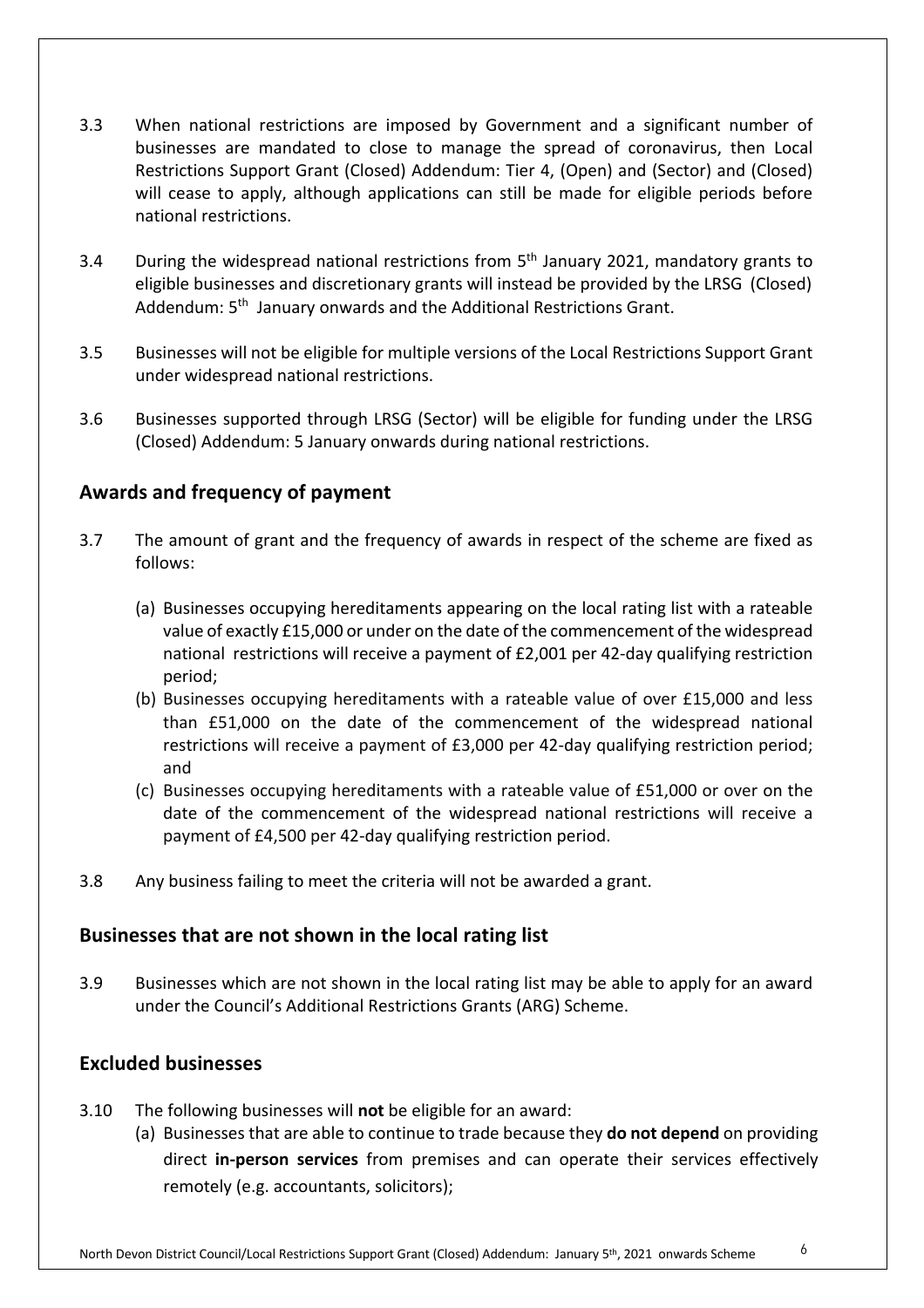- (b) Businesses in areas outside the scope of the national restrictions, as defined by Government;
- (c) Businesses that have chosen to close but not been required to, will not be eligible; and
- (d) Businesses that were in administration, are insolvent or where a striking-off notice has been made at the date of the local restriction or national restriction;

#### **The Effective Date**

- 3.11 The effective date for eligibility is determined as the date of the widespread national restrictions namely 5<sup>th</sup> January 2021.
- 3.12 In **all** cases, the following must have existed at the effective date:
	- The hereditament **MUST** be shown in the local rating list as at the effective date;
	- Any changes to the local rating List (Rateable Value or to the hereditament) after that date, including changes which have been backdated to this date, will be ignored for the purposes of eligibility;
	- The Council is not required to adjust, pay or recover grants where the local rating list is subsequently amended retrospectively to the effective date;
	- In cases where it was factually clear to the Council that, at the effective date, the local rating List was inaccurate on that date, the Council *may* withhold the grant and/or award the grant based on their view of who would have been entitled to the grant had the list been accurate. (The Department for Business, Energy and Industrial Strategy (BEIS) has stated that this provision is entirely at the discretion of the Council and is **only** intended to prevent manifest errors. It is not intended for ratepayers who subsequently challenge their Rateable Value ); and
	- Where a hereditament is exempt from rating as at the effective date, no grant shall be payable.

#### **The Ratepayer**

- 3.13 In **all** cases the following shall apply:
	- The person who will receive the grant will be the person who, according to the Council's records, was the ratepayer in respect of the hereditament at the effective date;
	- The ratepayer must be liable to occupied property rates at that date. It should be noted that grants will not be awarded where the hereditament is unoccupied;
	- Where the Council has reason to believe that the information it holds about the ratepayer at the effective date is inaccurate, it may withhold or recover the grant and take reasonable steps to identify the correct ratepayer;
	- Where, it is subsequently determined that the records held are incorrect, the Council reserves the right to recover any grant incorrectly paid; and
	- Where any ratepayer misrepresents information or contrives to take advantage of the scheme, the Council will look to recover any grant paid and take appropriate legal action. Likewise, if any ratepayer is found to have falsified records in order to obtain a grant.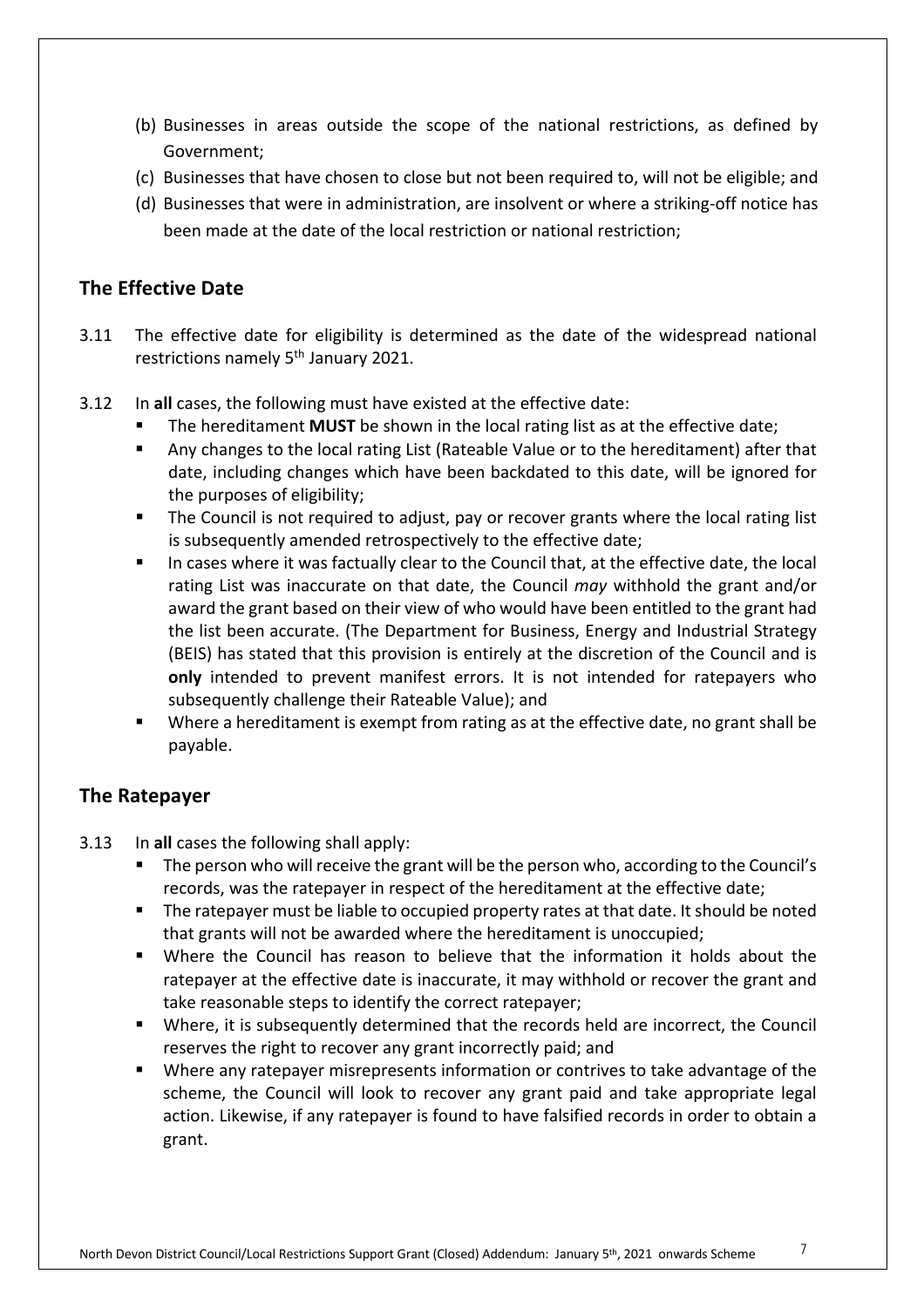## **4.0 How will grants be provided to Businesses?**

- 4.1 The Council is fully aware of the importance of these grants to assist businesses and support the local community and economy. The Local Restrictions Support Grant (Closed) Addendum: 5<sup>th</sup> January onwards scheme together with the Council's Additional Restrictions Grant (ARG) scheme will offer a lifeline to businesses who are struggling to survive during to the COVID-19 crisis.
- 4.2 Details of how to obtain grants are available on the Council's website: <https://www.northdevon.gov.uk/coronavirus/business-support/business-grants>/
- 4.3 In all cases businesses will be required to confirm that they are eligible to receive the grant. This includes where the Council already has bank details for the business and are in a position to send out funding immediately. Businesses are under an obligation to notify the Council should they no longer meet the eligibility criteria for any additional grants.
- 4.4 The Council reserves the right request any supplementary information from businesses, and they should look to provide this, where requested, as soon as possible.
- 4.5 An application for a Local Restrictions Support Grant (Closed) Addendum: 5<sup>th</sup> January onwards scheme is deemed to have been made when a duly completed application form is received via the Council's online procedure.
- 4.6 All monies paid under this scheme will be funded by Government and paid to the Council under S31 of the Local Government Act 2003.

#### **5.0 Subsidies and EU State Aid**

- 5.1 The EU State aid rules no longer apply to subsidies granted in the UK following the end of the transition period.
- 5.2 The United Kingdom remains bound by its international commitments, including subsidy obligations set out in the Trade and Cooperation Agreement (TCA) with the EU.
- 5.3 The Council can still pay out subsidies under previously approved schemes and this includes subsidies related to COVID-19 that have previously been given under the EU State aid Temporary Framework.

#### **6.0 Scheme of Delegation**

- 6.1 The Council has approved this scheme.
- 6.2 Officers of the Council will administer the scheme and the Section 151 Officer is authorised to make technical scheme amendments to ensure it meets the criteria set by the Council and, in line with Government guidance.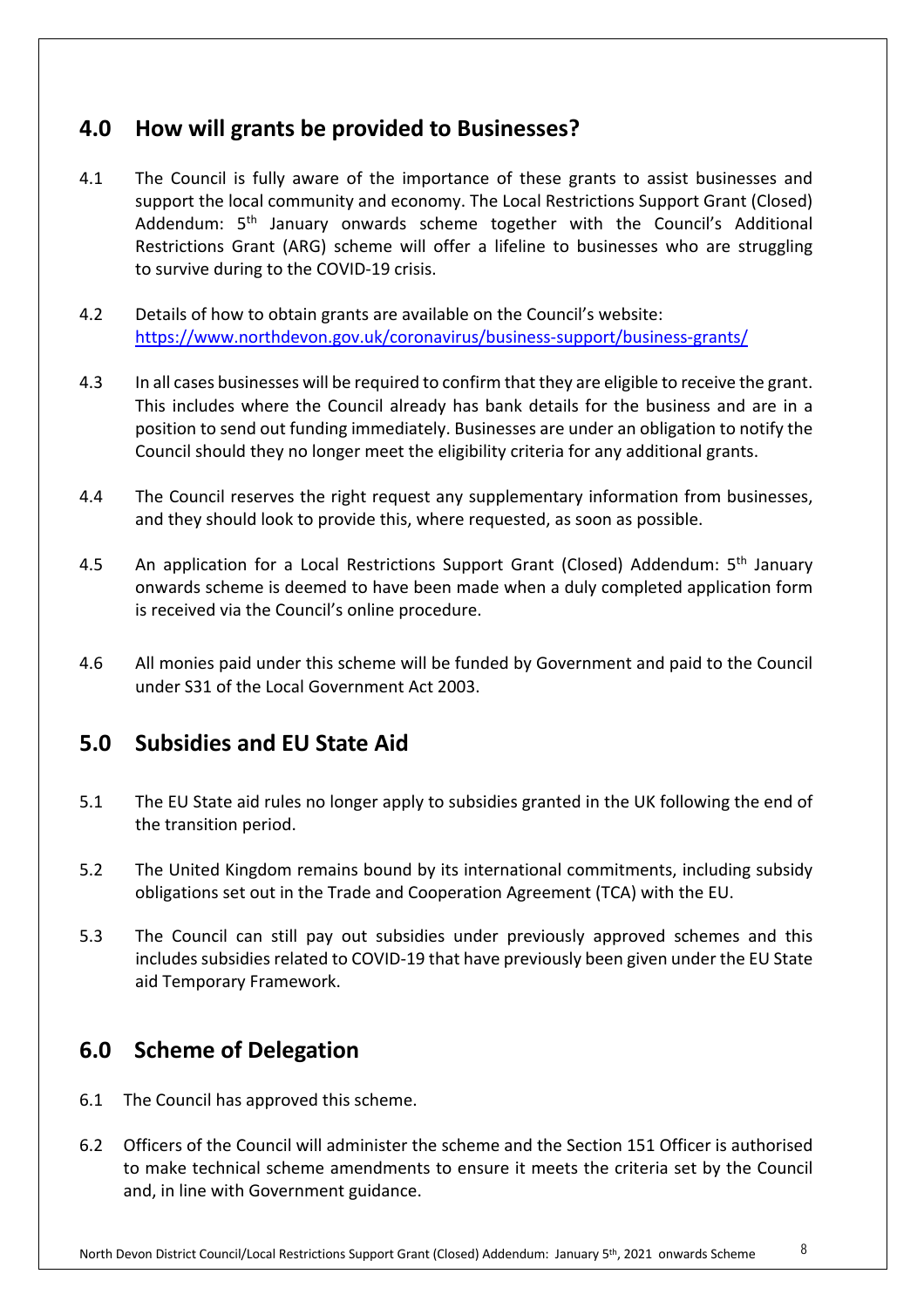# **7.0 Notification of Decisions**

- 7.1 Applications will be considered on behalf of the Council by the Revenues and Benefits Service.
- 7.2 All decisions made by the Council shall be notified to the applicant either in writing or by email. A decision shall be made as soon as practicable after an application is received.

## **8.0 Reviews of Decisions**

- 8.1 The Council will operate an internal review process and will accept an applicant's request for a review of its decision.
- 8.2 All such, requests must be made in writing to the Council within 14 days of the Council's decision and should state the reasons why the applicant is aggrieved with the decision of the Council. New information may be submitted at this stage to support the applicant's appeal.
- 8.3 The application will be reconsidered by a senior officer, as soon as practicable and the applicant informed in writing or by email of the decision.

## **9.0 Complaints**

9.1 The Council's 'Complaints Procedure' (available on the Council's website) will be applied in the event of any complaint received about this scheme.

# **10.0 Taxation and the provision of information to Her Majesty's Revenues and Customs (HMRC)**

- 10.1 The Council has been informed by Government that all payments under the scheme are taxable.
- 10.2 The Council does not accept any responsibility in relation to an applicant's tax liabilities and all applicants should make their own enquiries to establish any tax position.
- 10.3 All applicants should note that the Council is required to inform Her Majesty's Revenue and Customs (HMRC) of all payments made to businesses.

# **11.0 Managing the risk of fraud**

11.1 Neither the Council, nor Government will accept deliberate manipulation of the schemes or fraud. Any applicant caught falsifying information to gain grant money or failing to declare entitlement to any of the specified grants will face prosecution and any funding issued will be recovered from them.